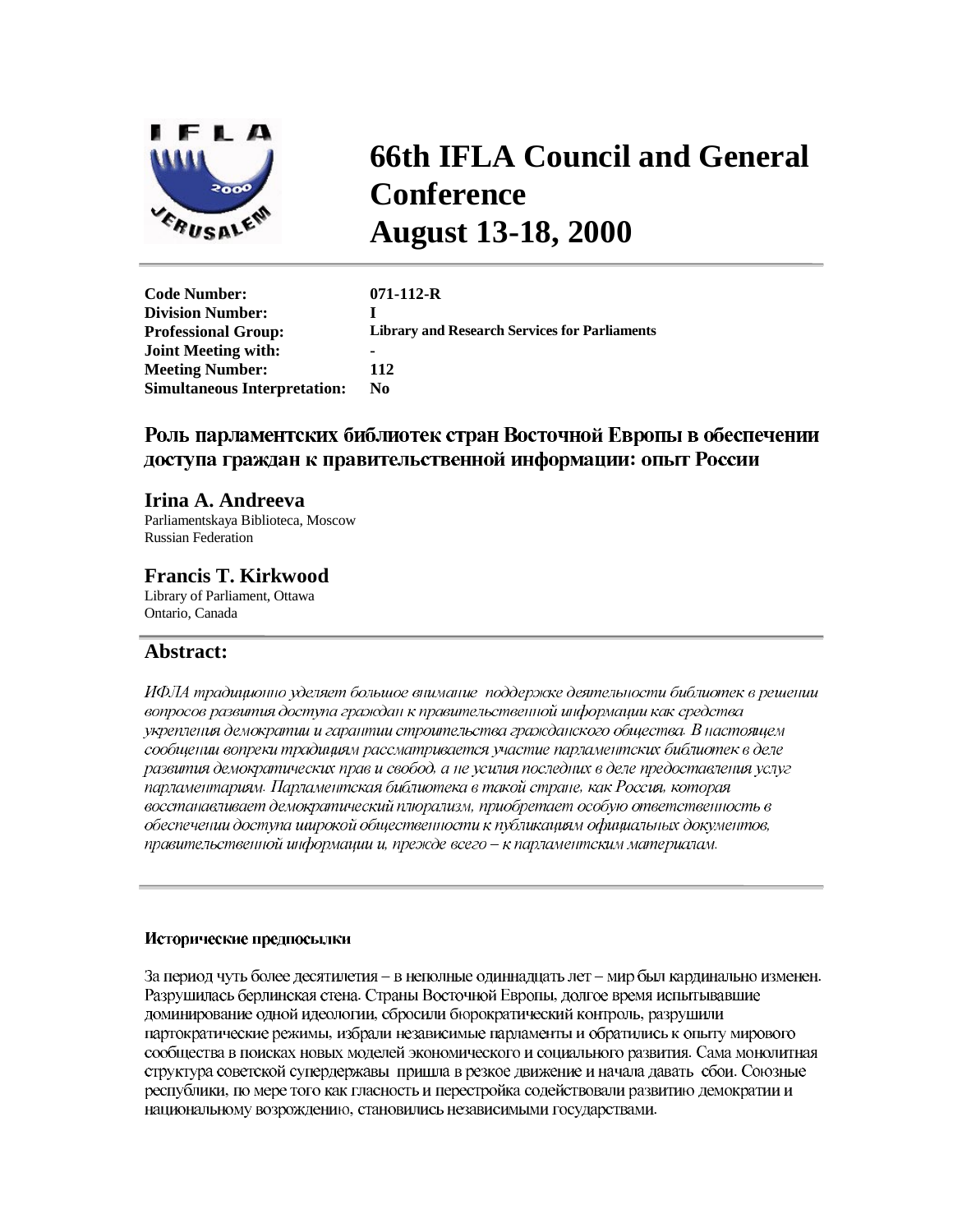За политическими дискуссиями скрывалась потребность общества в глубоких революционных преобразованиях, которое стремилось перейти от смиренного молчания к открытым требованиям об улучшении жизни. Телевидение распространяло новые демократические идеи, руководство страны впервые столкнулось с критическим отношением со стороны народа, в парламентах стали обсуждать все сложные вопросы общественной жизни и важнейшие законопроекты, регулирующие основные процессы, происходящие в стране. Вместо существовавших прежде официальных правительственных толкований внутренней и внешней политики государства, основным ориентиром для формирования общественного мнения граждан стала независимая информация. Работники библиотек, которые были вынуждены выпускать подпольные издания еще в период конференции ИФЛА в Москве в 1991 году, наконец, осознали свою гражданскую миссию – содействия развитию демократии и прогресса, строительству гражданского общества, посредством предоставления разнообразной, независимой информации, которая будет способствовать появлению свободных, критически мыслящих и активных людей.

#### Библиотечный опыт работы с официальными документами

Именно в таком историческом контексте была высказана идея воссоздания российской Парламентской библиотеки, которая изначально была основана в 1906 году и просуществовала в России до 1918 года. Парламентская библиотека Российской Федерации в её нынешнем статусе была организована в 1991 году, когда депутаты Верховного Совета Российской Федерации пришли к выводу о необходимости оказания депутатам соответствующих библиотечных услуг и содействия в их законопроектной работе.

С первых дней работы сотрудники библиотеки столкнулись с ситуацией, когда на запросы депутатов, связанные с поиском публикаций официальных документов или ведомственных нормативных актов, принятых исполнительными органами государственной власти или органами власти в регионах России, нельзя было найти быстрого и однозначного ответа. Оказалась, что ни одна библиотека страны, включая национальные библиотеки, не собирает в специальные коллекции официальные документы и не работает по специальным программам и технологиям с правовой и правительственной информацией.

Дело в том, что до 1990 года в России реально существовали две системы права. Одна система права базировалась на нормах, уставах и программах КПСС, другая основывалась на Конституции и законах СССР и РСФСР. Причем партийное право имело приоритет по отношению к Конституции и законам. Без партийной ответственности, без партийной дисциплины, без пленумов и постановлений ЦК КПСС ни статьи Конституции, ни статьи большинства законов в полной мере работать не могли.

Очевидно, именно поэтому библиотеки уделяли особенное внимание библиографическому учету и индексированию публикаций партийных документов. Этот параллелизм отражался и в библиотечной системе страны, где действовала также и широкая сеть партийных библиотек. Государственные библиотеки, подчиненные Министерству культуры, выполняя требования партийных съездов своей главной задачей, считали комплектование, бережное хранение, индексирование и пропаганду публикаций материалов Коммунистической партии. Другая же часть правовых информационных ресурсов оказалась вне интересов профессионального библиотечного сообщества. Работа с правовыми актами и официальными документами велась исключительно в юридических службах внутри органов государственной власти. Но эти службы собирали и индексировали официальные документы отраслевого или узковедомственного характера и их услуги были предназначены исключительно для юристов того учреждения, подразделением которого эти службы являлись.

Благодаря поправкам 1990 года Конституция РСФСР, принятая в 1978 году впервые стала единым источником права для всех граждан России, независимо от их партийной принадлежности, а Конституция 1993 года положила начало осуществлению широкомасштабной правовой реформы, которая охватила все сферы общественной жизни страны. Идеи и принципы правового государства, провозглашенные Конституцией Российской Федерации, предусматривают признание главенствующей роли права на уровне общественных норм и ценностей. Теперь Конституция России действительно гарантирует каждому право «свободно искать, получать, передавать, производить, распространять информацию любым законным способом». Обеспечение свободного доступа граждан к правовой информации стало заботой государства.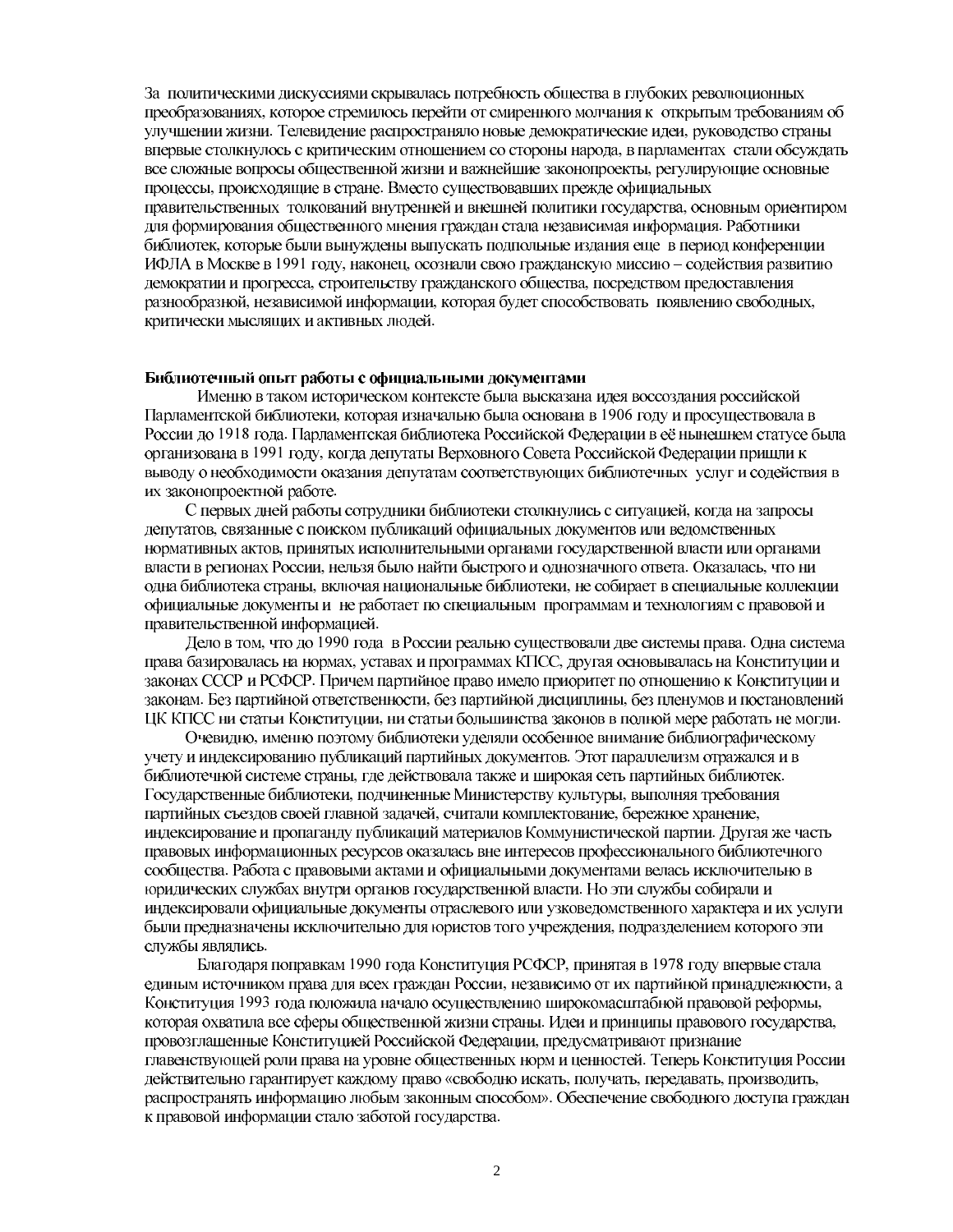Библиотечное сообщество оперативно и с энтузиазмом отреагировало на задачу обеспечения свободного доступа граждан к правовой информации. Министерство культуры РФ при поддержке органов государственной власти, общественных фондов и организаций, опираясь на возможности своей огромной государственной сети, насчитывающей более пятидесяти тысяч федеральных, региональных, городских и сельских общедоступных библиотек, приступило в 1998 году к созданию публичных центров правовой информации, используя возможности новейших электронных технологий.

Однако, как отмечали докладчики на семинаре в Москве в мае 1999 года, организованном Секцией ИФЛА по правительственной информации и официальной документации, и как можно было убедиться на примере Рязани, роль библиотек в данном направлении определяется не только официальными решениями. Энтузиазм в этой сфере захватывает воображение. Министерство культуры России в 1999 году и первой четверти 2000 года открыло 14 центров правовой информации и планирует открыть аналогичные центры повсеместно в 89 субъектах России. В свою очередь, статистические данные, приведенные во время Крымской конференции в июне 1999 года и на конференции в Санкт-Петербурге в мае 2000 года, говорят о том, что 60 российских библиотек в прошлом году и около 250 в текущем году по своей инициативе, не дожидаясь финансирования со стороны правительства, организовали читальные залы для всех граждан, интересующихся официальной правительственной и законодательной информацией.

#### Парламентская библиотека в обеспечении доступа к официальной информации

Каково же место Парламентской библиотеки в этой огромной и общественно значимой работе, и какова её роль в существующей системе?

Через год после принятия новой российской Конституции в 1994 году был принят закон «Об обязательном экземпляре документов », который обеспечил дополнительную правовую базу для реализации основополагающих положений Конституции в вопросах информационной политики и участия библиотек в обеспечении прав граждан на информацию. Впервые в истории российского библиотековедения в законодательном порядке была зафиксирована важность приобретения в библиотечные фонды, организации депозитарного хранения и использования в общественных интересах публикаций официальных документов, как неотъемлемой части единого библиотечного фонда страны. Федеральный закон дал определение понятия официальных документов, закрепил ответственность органов государственной власти России за своевременное предоставление правовых нормативных документов в распределенный библиотечный фонд, возложил на Парламентскую библиотеку функцию национальной библиотеки-депозитария официальных документов, функцию государственной библиографической регистрации и статистического учета публикаций официальных документов.

Распространение действия федерального закона «Об обязательном экземпляре документов» на публикации документов органов государственной власти позволило в кратчайшие сроки обеспечить необходимую полноту комплектования депозитарного фонда Парламентской библиотеки, а также оперативность текущих поступлений. В течение двух лет работниками библиотеки отлажен механизм контроля над доставкой обязательного экземпляра публикаций официальных документов непосредственно от федеральных органов государственной власти, включая министерства, ведомства и правительственные комитеты, а также органы государственной власти в регионах. Об эффективности организации контроля над полнотой получения обязательного экземпляра публикаций официальных документов говорят следующие цифры: в 1994 году (год принятия закона) Парламентская библиотека получала лишь 262 названий официальных периодических изданий, в 2000 году это цифра составляет 309 названий.

В депозитарных фондах Парламентской библиотеки представлены все официальные издания федеральных властей, и за небольшим исключением издания всех органов государственной власти субъектов Российской Федерации, а их число составляет 89 регионов. Одной из самых полных частей депозитарного фонда Парламентской библиотеки является коллекция документов Федерального Собрания. В этой коллекции собираются не только принятые законы, стенограммы пленарных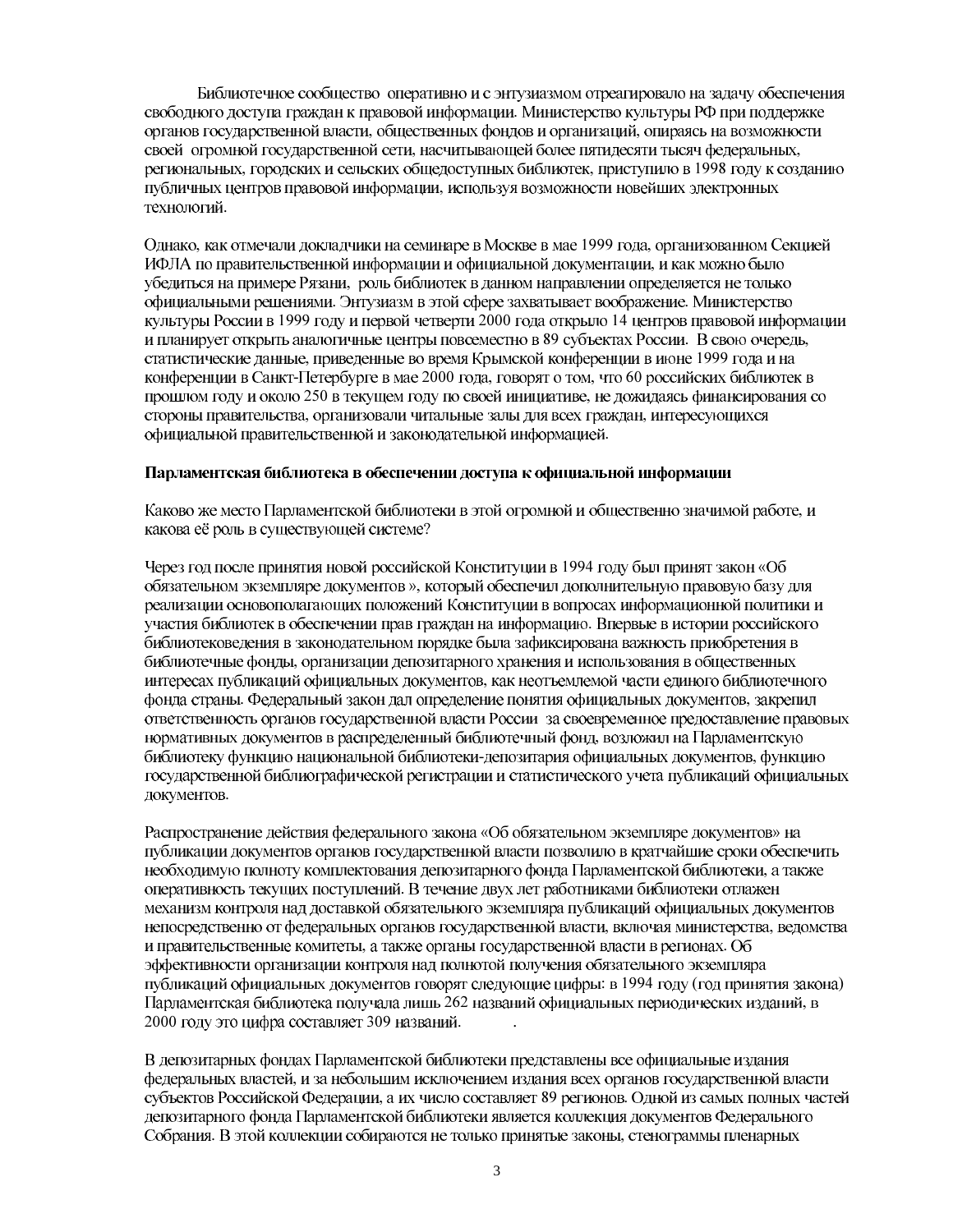заседаний, но и материалы парламентских слушаний, законопроекты, протоколы заседаний специальных депутатских комиссий, депутатские запросы, аналитические и информационные материалы, подготовленные вспомогательными службами палат Федерального Собрания. Все представленные в коллекции официальные документы проходят научную обработку, систематизируются и информация о них, становится доступной для миллионов читателей. Создание национальной коллекции официальных документов пост советского периода, как части распределенного библиотечного фонда России работники библиотеки считают одной из главных своих задач.

На основе коллекции публикаций официальных документов и электронного каталога, Парламентская библиотека предоставляет различные библиотечные и справочно-информационные услуги членам парламента, их помощникам, работникам парламентских комитетов, а также другим посетителям библиотеки: представителям органов исполнительной и судебной властей, региональным органам государственной власти, научным работникам, аккредитованным в парламенте журналистам, библиотекам и правовым центрам. По запросам внешних абонентов ежедневно выполняются десятки справок. Официальные издания выдаются в другие библиотеки по межбиблиотечному абонементу, по запросам из регионов высылаются копии документов. Наконец, говоря о различных возможностях доступа читателей к информационным ресурсам Парламентской библиотеки независимо от возраста, пола, национальности, местожительства, социального и правового статуса, финансовых возможностей и вероисповедания нельзя не отметить тот факт, что, начиная с 2000 года все библиотечно-библиографические ресурсы доступны пользователям через глобальную сеть

## **ИНТЕРНЕТ**

Федеральный закон «Об обязательном экземпляре документов» помог также решить на общегосударственном уровне задачу осуществления текущего библиографического учета и индексирования публикаций официальных документов. На основе ведущихся электронных баз данных, начиная с 1996 года библиотекой ежемесячно, издаются, два текущих библиографических указателя, имеющие статус государственных: «Официальные документы органов государственной власти Российской Федерации» и «Официальные документы органов государственной власти субъектов Российской Федерации», также библиографический указатель, который выходит два раза в год «Официальные периодические издания». Все три указателя имеют статус научных, могут использоваться в учебных, поисковых, консультационных целях, и предназначены для широкого круга читателей. Указатели готовятся в соответствии с требованиями, предъявляемыми к текущей национальной библиографии. Все три указателя зарегистрированы в Министерстве Российской Федерации по делам печати, телерадиовещания и средств массовых коммуникаций в качестве периодических изданий Федерального Собрания. Стоимость этих изданий библиотеки невелика, что делает подписку на них доступной для большинства граждан страны и библиотек. Более 250 библиотек получают наши печатные указатели по бесплатной рассылке, в качестве дара Федерального Собрания, в число этих библиотек входят все республиканские, краевые и областные библиотеки Российской Федерации.

Как свидетельствуют отзывы наших читателей, библиографические указатели официальных документов находят самое широкое применение в справочной работе публичных и специальных библиотек, различных юридических служб, причем не только в нашей стране, но и за рубежом. Эти указатели помогают миллионам сограждан в успешном библиографическом поиске публикаций официальных документов, в установлении авторов законодательной инициативы и даты вступления в силу закона или области его применения. С помощью указателей легко и быстро можно установить, в каких журналах или газетах опубликован нормативный акт и в случае необходимости, заказать этот журнал в любой близко находящейся библиотеке.

О правильности выбранной стратегии распространения библиографической информации об официальных документах путем издания печатных указателей, говорит тот факт, что, начиная с первого года издания наших указателей, наблюдается постоянный рост числа подписчиков. Если в 1997 году на наши указатели самостоятельно подписались лишь 270 организаций, учреждений, библиотек и физических лиц, то в первой половине 2000 года эта цифра составила 3080 подписчиков.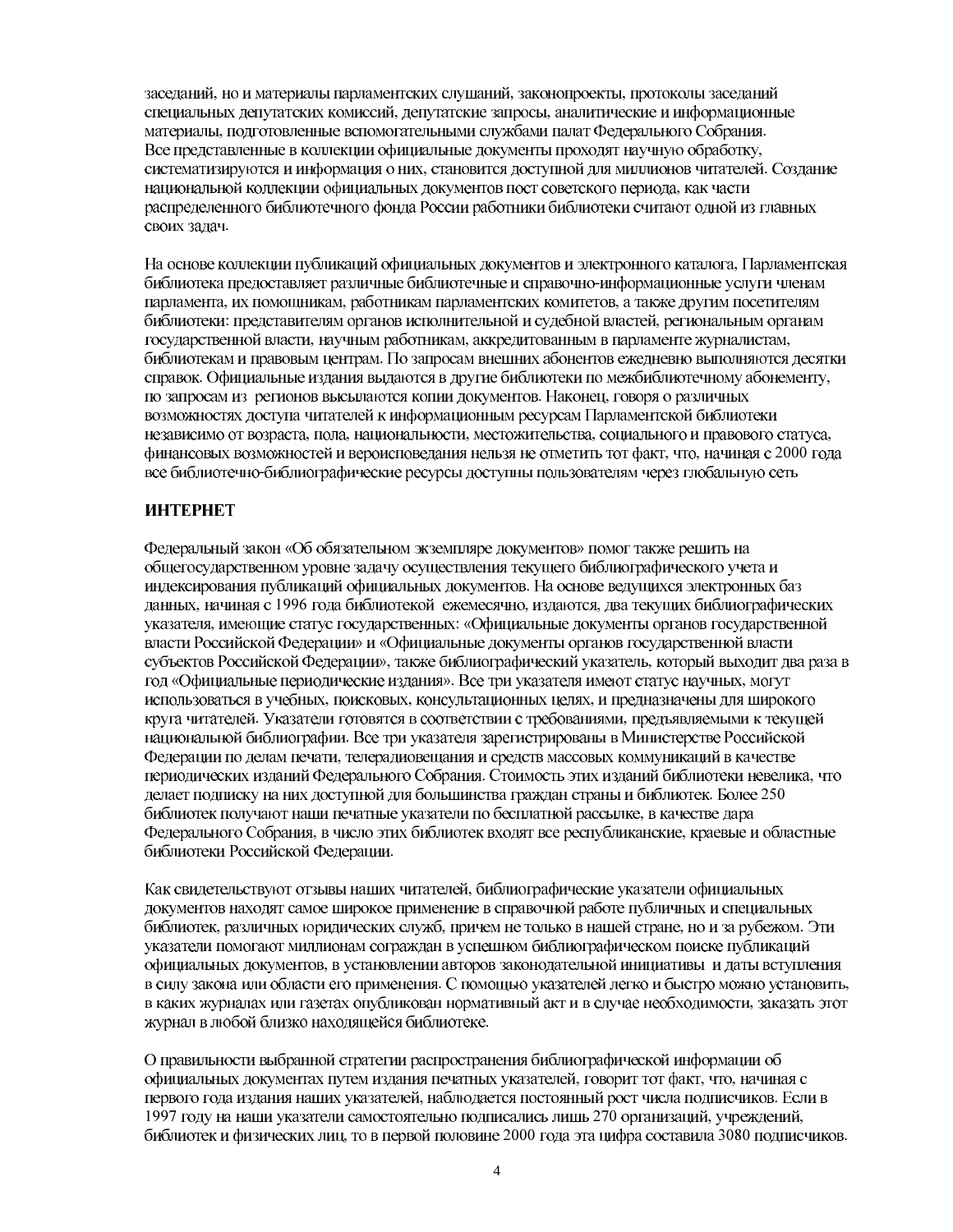Парламентская библиотека не ограничивается подготовкой перечисленных выше печатных изданий. Текущие библиографические указатели успешно дополняет серия научно-вспомогательных ретроспективных указателей. Уже увидели свет указатель изданий Государственной Думы, указатель российских законов, указатель публикаций конституций и уставов республик, краев, областей Российской Федерации, в стадии подготовки находится серии персональных биобиблиографических словарей, посвященных лидерам парламентских фракций. Все наши усилия предпринимаются с единственной целью поддержки интереса общественности к деятельности российского парламента, обеспечения открытости его деятельности и укреплению доверия населения к самому институту парламентаризма в условиях девальвации многих общественных ценностей и негативного отношения к власти в целом.

Важное место в системе изданий Парламентской библиотеки занимают информационноаналитические материалы, при подготовке которых используются индексы к стенограммам палат Федерального Собрания. Начиная с 1996 года, специальная служба Парламентской библиотеки осуществляет предметно-именное индексирование всех выступлений депутатов, и теперь легко и просто сотрудники составляют хроники прохождения важнейших конституционных законов, законов о федеральном бюджете, и в случае необходимости, как правило, по запросам депутатов, хроники посвященные принятию законопроектов с длинной историей процедуры прохождения.

Все издания библиотеки в электронном виде представлены в Интранет палат Федерального Собрания, а в Интернет будут представлены сразу после ввода в эксплуатацию новой редакции сайта Государственной Думы.

В целях обеспечения информационного сотрудничества и обмена информацией между библиотеками осуществлен перевод на русский язык и адаптация тезауруса Европейского парламента EUROVOC. Использование Парламентской библиотекой русской версии тезауруса EUROVOC в качестве основного лингвистического средства для обработки массивов официальных документов, делает официальные российские документы доступными для существенно большего числа потенциальных пользователей.

Хотелось бы отметить, что Парламентская библиотека Российской Федерации также создает коллекцию, опубликованных на русском языке официальных документов стран бывшего Советского Союза, включая прибалтийские республики, приобретаемых в фонд библиотеки на основе двусторонних обменов. Наличие таковых фондов содействует созданию взвешенных законодательств посредством сравнения взаимных подходов к конкретному вопросу.

Безусловно, описанное выше одно из направлений деятельности Парламентской библиотеки не является самым главным в библиотечно-информационном обеспечении законодательной работы депутатов. Однако мы исходим из признания официальных документов, важнейшей составляющей которых являются публикации законов, национальным достоянием страны, поэтому заботу об оперативном информировании населения о принятых законах и поступивших в фонд правительственных публикациях, считаем очень важной задачей и ощущаем в этом вопросе полную поддержку со стороны парламента.

#### Интеграция библиотечных ресурсов - главный потенциал успеха

Опыт последних лет показывает, что общедоступность собраний законов и правовых нормативных актов может сослужить хорошую службу не только профессиональным юристам, но и обычным гражданам, не имеющих юридического образования. Именно этим объясняется стремление и требования большинства читателей российских библиотек получать регулярную информацию о принимаемых властью решениях, иметь оперативный доступ к официальным документам, к материалам региональных органов власти, электронным базам действующего законодательства, законопроектам и стенографическим отчетам с пленарных заседаний палат Федерального Собрания. В свою очередь, развитие законотворческой активности в Российской Федерации сопровождается все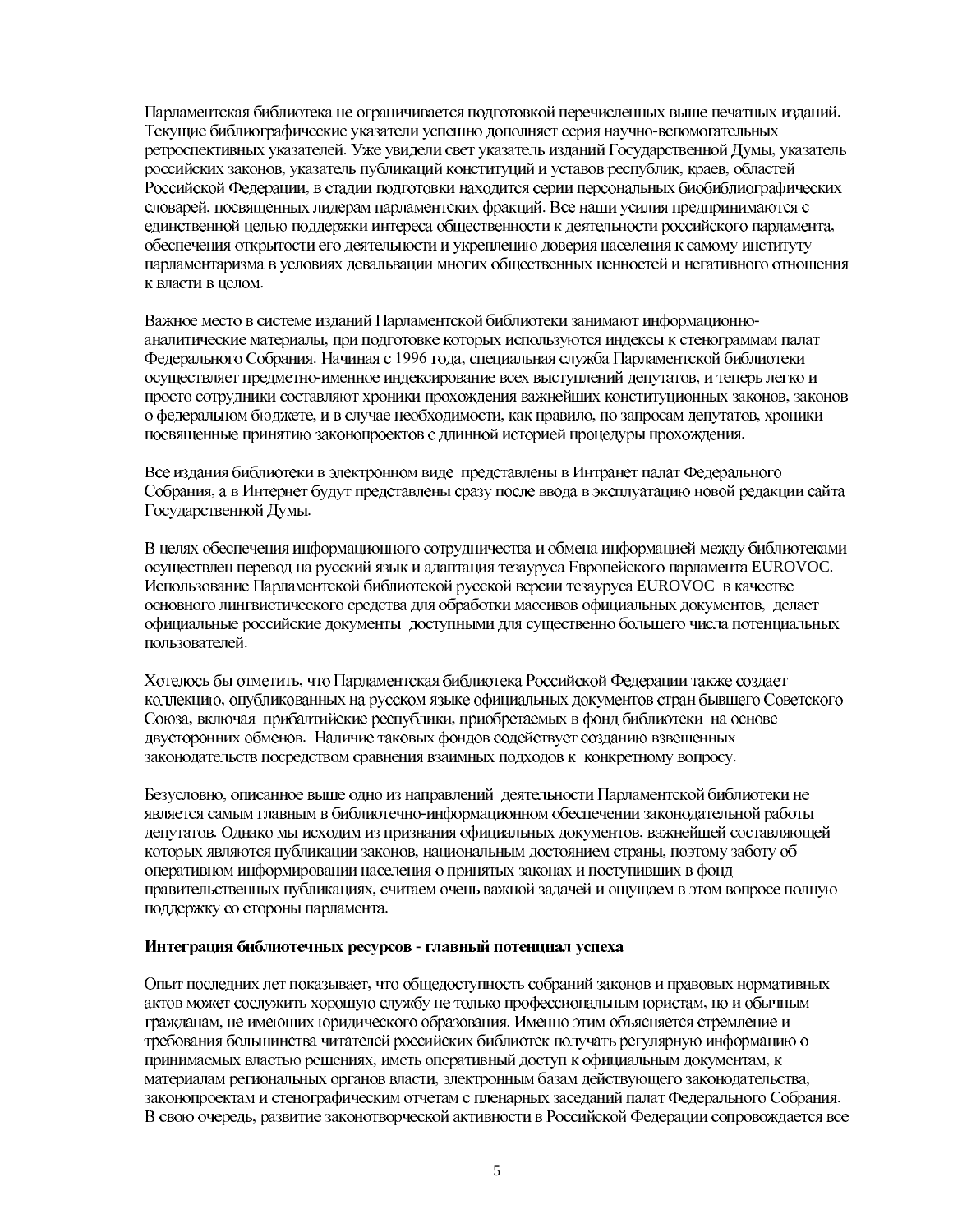большей заинтересованностью депутатов, их помощников в профильной информации и исследованиях в области отраслевого законодательства.

Для взаимовыгодного разрешения этих проблем был разработан проект создания консорциума пяти ведущих библиотек России. Участники консорциума решили объединить в общее информационное пространство каталоги, электронные базы данных, электронные материалы, опыт в области библиотечных и информационных технологий, технические, организационные и коммуникационные возможности для более эффективного распространения имеющихся и создаваемых электронных ресурсов с целью их совместного использования. Проект предусматривает интеграцию в рамках корпоративной библиотечной сети, обеспечивающей распределенную обработку ресурсов и объединенный доступ к ним как читателей каждой библиотеки, так и удаленных пользователей, развитие новых видов информационных услуг, включая электронную доставку документов из фондов библиотек-участниц, а также прямой интерактивный доступ к полнотекстовым электронным копиям документов.

Ответственность Парламентской библиотеки в рамках консорциума определена, прежде всего, в области работы с официальными документами и правительственной информацией. Мы надеемся, что участие в консорциуме поможет нам расширить возможности распространения информации о публикациях официальных документов, а значит, станет еще одним шагом навстречу гражданскому и правовому обществу в нашей стране.

Опыт российской Парламентской библиотеки периода демократических преобразований демонстрирует ту громадную роль, которую библиотека может играть в эпоху перемен за пределами здания парламента. Библиотека может и должна занимать лидирующие позиции в выработке терминологических стандартов и классификационных схем в систематизации и научной обработке публикаций официальных документов. Парламентская библиотека обязана служить образцом качественного предоставления библиотечных и информационных услуг. Также Парламентская библиотека в своей повседневной деятельности должна быть проводником идей развития гражданского общества и укрепления демократии в стране.

#### Век демократии и мира

Что ценного из опыта российской Парламентской библиотеки можно почерпнуть библиотекамчленам ИФЛА и зарубежным родственным организациям в сфере предоставления доступа к правительственной информации и официальным документам?

- Эффективный доступ широкой общественности к официальным публикациям и правительственной информации требует наличия коммуникаций и автоматизированной электронной технологии;
- Качество доступа и поисковых возможностей определяется наличием четкости в классификации, каталогизации и индексации публикаций официальных документов;
- Успешное функционирование сети библиотек, имеющих центры правительственной информации  $\bullet$ и официальных документов, зависит от уровня профессиональной подготовки библиотечных работников, которые должны регулярно обмениваться опытом, новыми идеями и специальными знаниями:
- Полнота фондов официальных публикаций требует от библиотек активного сотрудничества в области оперативного обмена общественно значимой правительственной информацией.

Четыре приведенных выше вывода соответствуют резолюциям, принятым на семинаре о роли библиотек в обеспечении доступа общественности к правительственной информации и официальным публикациям. Московский семинар был организован двумя секциями ИФЛА: Секцией правительственной информации и официальных публикаций, а также Секцией парламентских библиотек и парламентских исследований. Поддержав, принятые на семинаре резолюции, руководство ИФЛА в декабре 1999 года рекомендовало всем основным секциям федерации сотрудничество в сфере четырех перечисленных профессиональных инициатив. Особое внимание в библиотечном сотрудничестве должно быть направлено на содействие демократическому развитию в Восточной Европе и бывшем СССР. Речь идет, прежде всего, о сотрудничестве в области